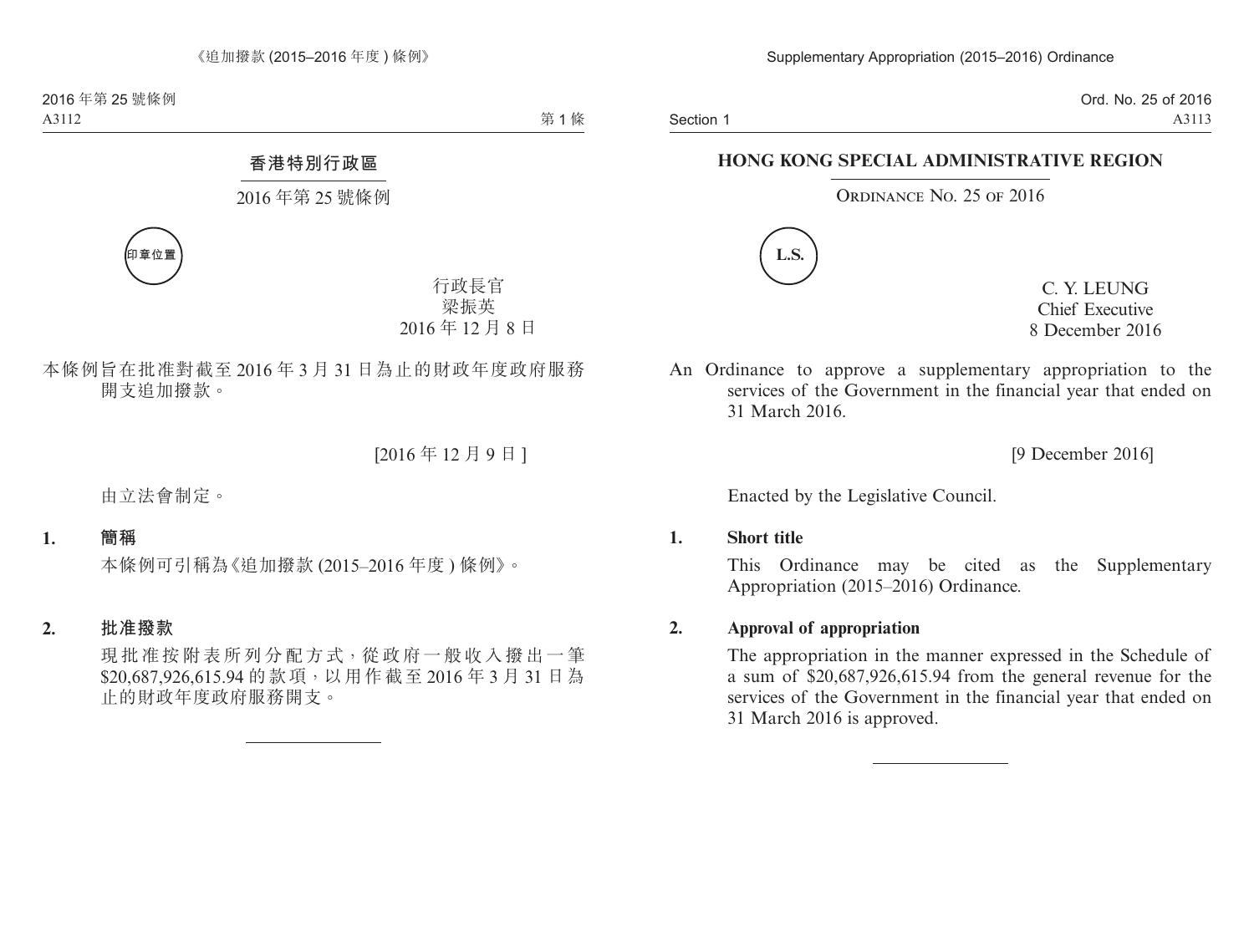| Schedule | Ord. No. 25 of 2016 |
|----------|---------------------|
|          | A3115               |

# **Schedule**

[s. 2]

| Number<br>of Vote | Head of Expenditure                                                           | Amount<br>of Vote<br>\$ |
|-------------------|-------------------------------------------------------------------------------|-------------------------|
| 21                |                                                                               | 4,736,919.57            |
| 24                |                                                                               | 5,824,097.30            |
| 25                | Architectural Services Department                                             | 52, 337, 353. 75        |
| 28                |                                                                               | 6,474,136.87            |
| 30                | Correctional Services Department                                              | 103,909,303.72          |
| 33                | Civil Engineering and Development                                             | 15,634,458.15           |
| 37                |                                                                               | 148,585,374.30          |
| 45                |                                                                               | 84,526,030.67           |
| 47                | Government Secretariat: Office of the<br>Government Chief Information Officer | 4,586,516.08            |
| 48                |                                                                               | 5,824,578.56            |
| 49                | Food and Environmental Hygiene                                                | 112,143,904.36          |
| 53                | Government Secretariat: Home Affairs                                          | 20,668,114.54           |
| 60                |                                                                               | 7,579,139.28            |
| 62                |                                                                               | 1,136,368,809.30        |
| 63                |                                                                               | 26, 217, 611.88         |
| 70                |                                                                               | 116,840,431.04          |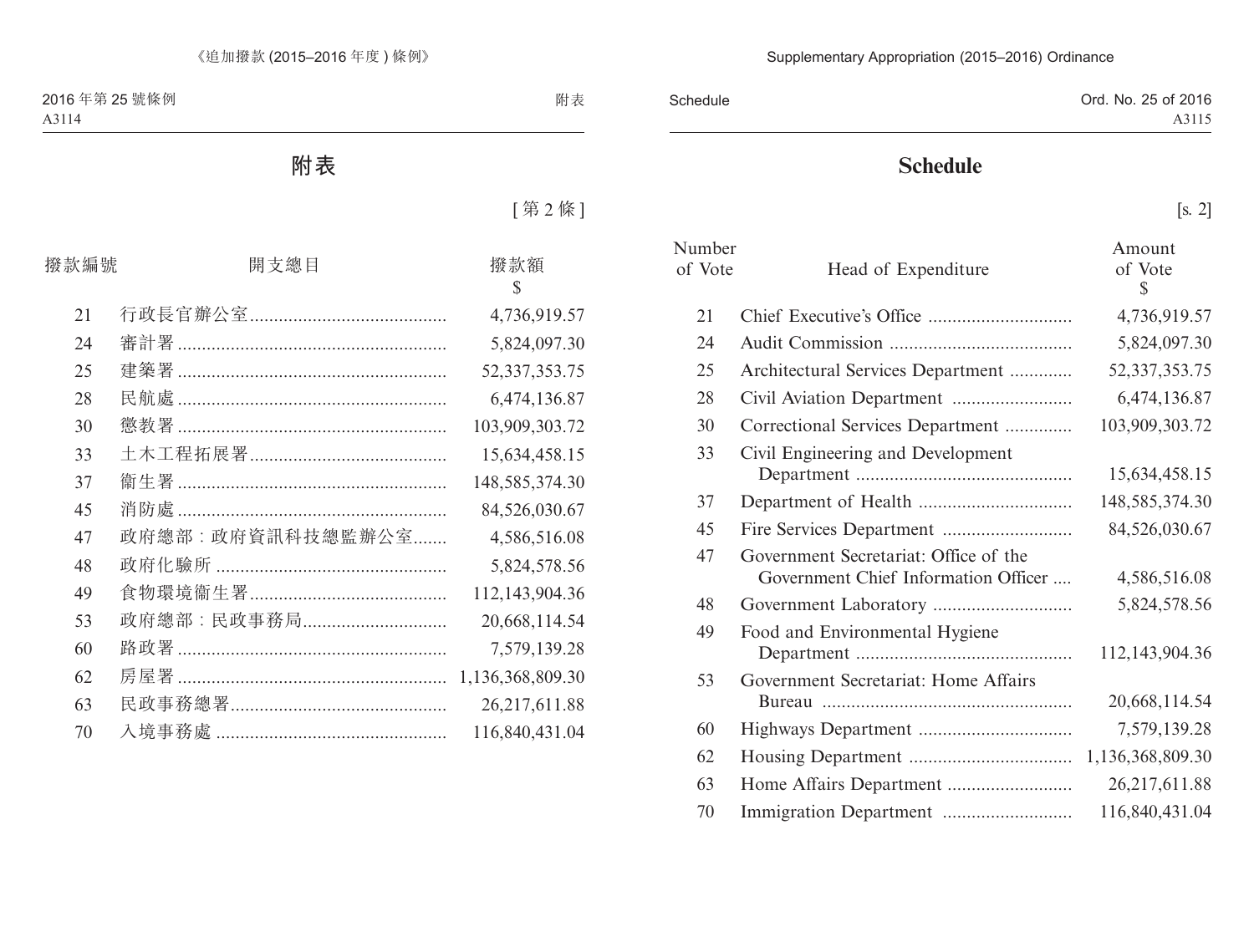# Supplementary Appropriation (2015–2016) Ordinance

| Schedule          |                                                                                      | Ord. No. 25 of 2016<br>A3117 |
|-------------------|--------------------------------------------------------------------------------------|------------------------------|
| Number<br>of Vote | Head of Expenditure                                                                  | Amount<br>of Vote<br>S       |
| 72                | <b>Independent Commission Against</b>                                                | 28,755,454.84                |
| 76                |                                                                                      | 2,348,951.66                 |
| 78                | Intellectual Property Department                                                     | 169,447.71                   |
| 79                |                                                                                      | 542,326.83                   |
| 82                |                                                                                      | 8,714,295.74                 |
| 91                |                                                                                      | 57,982,823.63                |
| 94                |                                                                                      | 15,387,975.70                |
| 95                | Leisure and Cultural Services                                                        | 98,106,887.14                |
| 100               |                                                                                      | 17,663,763.92                |
| 112               | Legislative Council Commission                                                       | 18,308,065.67                |
| 114               |                                                                                      | 4,150,000.00                 |
| 116               |                                                                                      | 2,524,935.44                 |
| 118               |                                                                                      | 7,074,874.92                 |
| 121               | Independent Police Complaints Council                                                | 1,621,000.00                 |
| 122               |                                                                                      | 264,060,694.69               |
| 135               | Government Secretariat: Innovation and                                               | 10,959,176.94                |
| 136               | Public Service Commission Secretariat                                                | 632,072.80                   |
| 140               | Government Secretariat: Food and Health<br>Bureau (Health Branch)  11,652,818,972.69 |                              |
| 144               | Government Secretariat: Constitutional and<br>Mainland Affairs Bureau                | 3,958,875.64                 |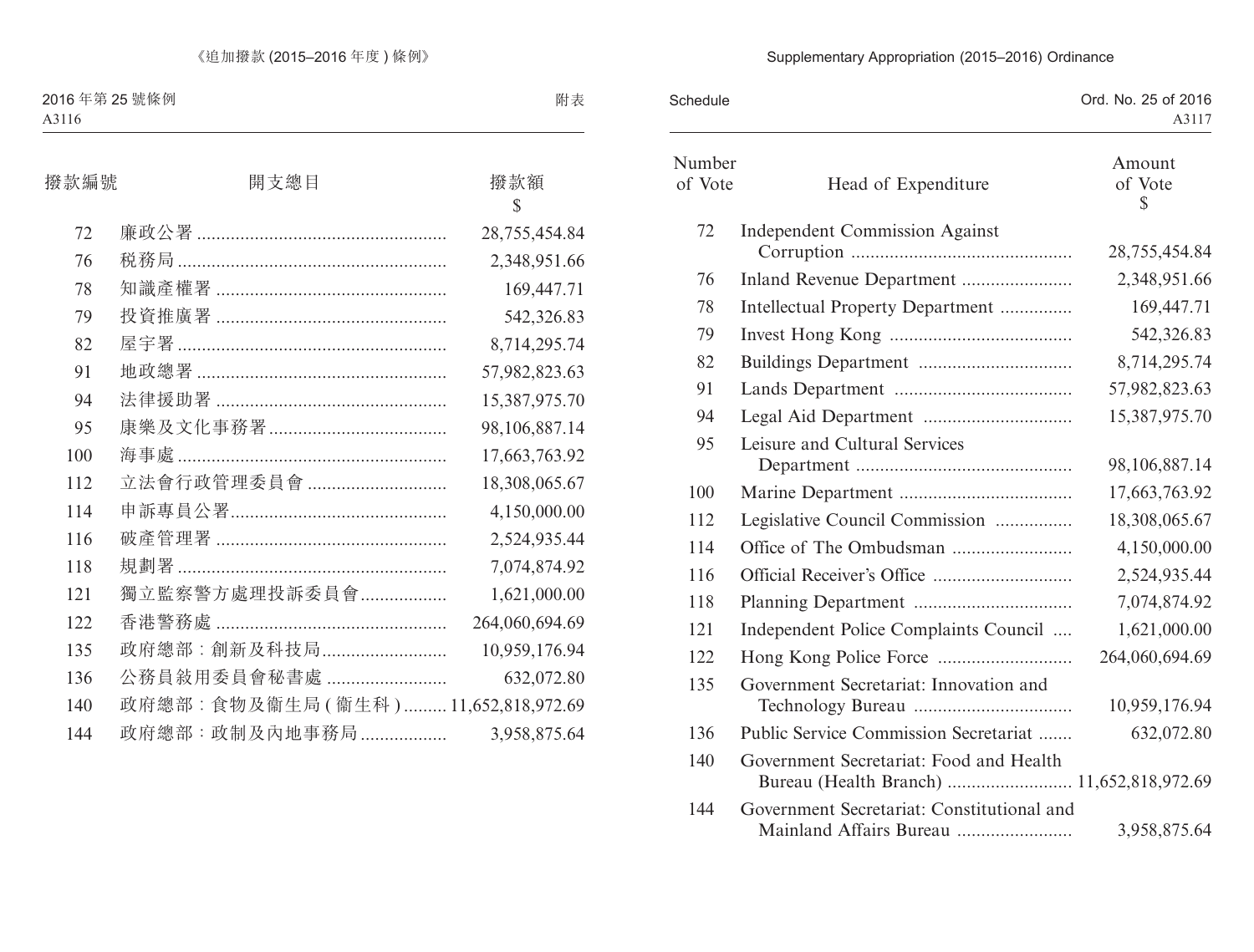# Supplementary Appropriation (2015–2016) Ordinance

| Schedule          |                                                                                                        | Ord. No. 25 of 2016<br>A3119      |
|-------------------|--------------------------------------------------------------------------------------------------------|-----------------------------------|
| Number<br>of Vote | Head of Expenditure                                                                                    | Amount<br>of Vote<br>$\mathbb{S}$ |
| 147               | Government Secretariat: Financial Services<br>and the Treasury Bureau (The Treasury                    | 17, 193, 567. 98                  |
| 148               | Government Secretariat: Financial Services<br>and the Treasury Bureau (Financial                       | 11,298,366.49                     |
| 152               | Government Secretariat: Commerce and<br>Economic Development Bureau<br>(Commerce, Industry and Tourism | 344, 131, 459. 97                 |
| 156               | Government Secretariat: Education                                                                      | 903,784,972.57                    |
| 159               | Government Secretariat: Development                                                                    | 21,425,086.96                     |
| 160               |                                                                                                        | 17,834,997.64                     |
| 166               |                                                                                                        | 439,758,924.04                    |
| 168               |                                                                                                        | 5,952,711.75                      |
| 170               |                                                                                                        | 4,133,675,011.40                  |
| 174               | Joint Secretariat for the Advisory Bodies on<br>Civil Service and Judicial Salaries and                | 1,520,880.24                      |
| 188               |                                                                                                        | 6,133,379.20                      |
| 190               | University Grants Committee                                                                            | 593,027,058.92                    |
| 194               |                                                                                                        | 94,152,823.45                     |
|                   |                                                                                                        |                                   |

20,637,926,615.94